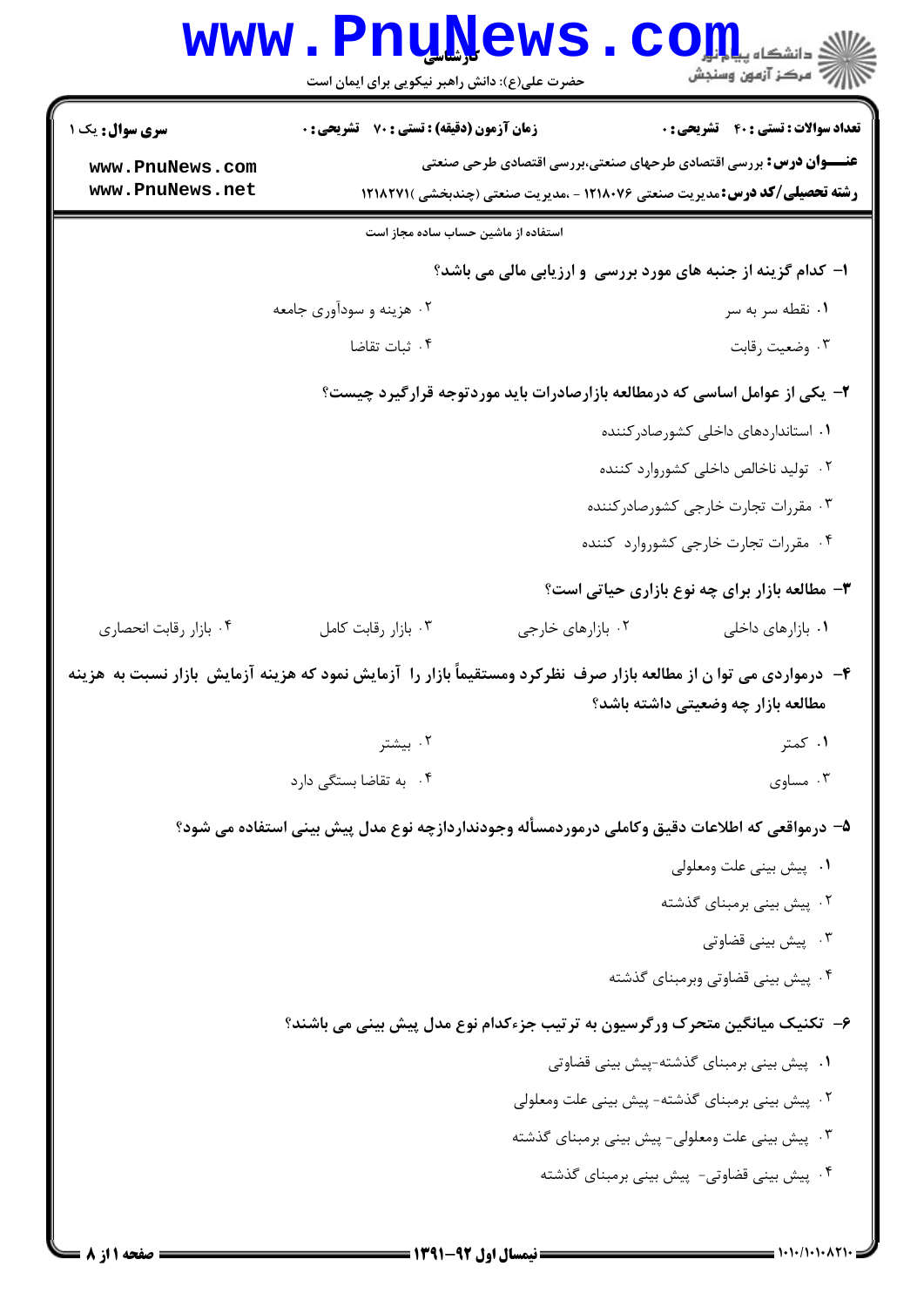|                                    | حضرت علی(ع): دانش راهبر نیکویی برای ایمان است    |                                                                                                                                                                | رآ مرڪز آزمون وسنڊش                                   |
|------------------------------------|--------------------------------------------------|----------------------------------------------------------------------------------------------------------------------------------------------------------------|-------------------------------------------------------|
| <b>سری سوال : ۱ یک</b>             | <b>زمان آزمون (دقیقه) : تستی : 70 قشریحی : 0</b> |                                                                                                                                                                | <b>تعداد سوالات : تستی : 40 قشریحی : 0</b>            |
| www.PnuNews.com<br>www.PnuNews.net |                                                  | <b>عنـــوان درس:</b> بررسی اقتصادی طرحهای صنعتی،بررسی اقتصادی طرحی صنعتی<br><b>رشته تحصیلی/کد درس: م</b> دیریت صنعتی ۱۲۱۸۰۷۶ - ،مدیریت صنعتی (چندبخشی )۱۲۱۸۲۷۱ |                                                       |
|                                    |                                                  |                                                                                                                                                                |                                                       |
|                                    |                                                  | ۷– تبلیغات برای کالاهای اثر وبرای کالاهای اثر برمقدار تقاضای x دارد.                                                                                           |                                                       |
|                                    |                                                  |                                                                                                                                                                | ٠١. مكمل ، مثبت- جانشين، مثبت                         |
|                                    |                                                  |                                                                                                                                                                | ۰۲ مکمل ، منفی- جانشین، منفی                          |
|                                    |                                                  |                                                                                                                                                                | ۰۳ مکمل ، مثبت- جانشین، منفی                          |
|                                    |                                                  |                                                                                                                                                                | ۰۴ مکمل ، منفی- جانشین، مثبت                          |
|                                    |                                                  | ۸− ظرفیتی است که ضمن توجه به حداقل نمودن هزینه ها،به تقاضای جاری بازار پاسخ گفته وپیش بینی لازم رابرای تقاضای                                                  | آتی دارد.                                             |
|                                    | ۰۲ ظرفیت طرح                                     |                                                                                                                                                                | ٠١ ظرفيت مطلوب                                        |
|                                    | ۰۴ ظرفیت اسمی                                    |                                                                                                                                                                | ۰۳ ظرفيت واقعي                                        |
|                                    |                                                  | ۹- دربحث بازار مهم ترین عامل مؤثردرتعیین ظرفیت کدام است؟                                                                                                       |                                                       |
| ۰۴ نوع طرح                         | ۰۳ مقدار تقاضا                                   | ۰۲ ظرفيت طرح                                                                                                                                                   | ۰۱ مقدارعرضه                                          |
|                                    |                                                  | ∙ا− ازنقطه نظرملی، تصمیم گیری درموردمقیاس ظرفیت می تواند براساس چندین عامل صورت گیرد؟ کدام گزینه آن عوامل را                                                   |                                                       |
|                                    |                                                  |                                                                                                                                                                | نشان می دهد؟                                          |
|                                    |                                                  |                                                                                                                                                                | ٠١ سرمايه موردنياز، مبادلات بازرگاني وارزخارجي، بازار |
|                                    |                                                  |                                                                                                                                                                | ٠٢ زيربناى اقتصادى ، اندازه صنعت                      |
|                                    |                                                  |                                                                                                                                                                | ۰۳ اندازه صنعت،زیربنای اقتصادی، سرمایه موردنیاز       |
|                                    |                                                  |                                                                                                                                                                | ۰۴ سیاستهای خارجی ،بازارهای خارجی وقابل توسعه         |
|                                    |                                                  | 11- عواملی که در رابطه با بازار به عنوان یک عامل کنترلی درتصمیم گیری برای مقیاس ظرفیت کدام است؟                                                                |                                                       |
| ۰۴ سرمایه                          | ۰۳ زیر بنای اقتصادی                              | ۰۲ وسعت و قدرت رقابت                                                                                                                                           | ۰۱ ساختار اقتصادی                                     |
|                                    |                                                  | <b>۱۲</b> - عبارت است از کاربردعلوم درصنایع بااستفاده ازرویه ها ومطالعات منظم وجهت دار:                                                                        |                                                       |
| ۰۴ بهره وری                        | ۰۳ تکنولوژی                                      | ۰۲ طرح                                                                                                                                                         | ۰۱ صنعت                                               |
|                                    |                                                  | ۱۳– کدام یک از موارد ٖ زیر از عوامل اقتصادی مربوط به عوامل ارزشیابی تکنولوژی می باشد؟                                                                          |                                                       |
| ۰۴ اندازه و کشش بازار              | ۰۳ بیکاری $\cdot$                                | ۰۲ مقیاس                                                                                                                                                       | ۰۱ بهره وری فنی                                       |
|                                    |                                                  |                                                                                                                                                                |                                                       |
|                                    |                                                  |                                                                                                                                                                |                                                       |
|                                    |                                                  |                                                                                                                                                                |                                                       |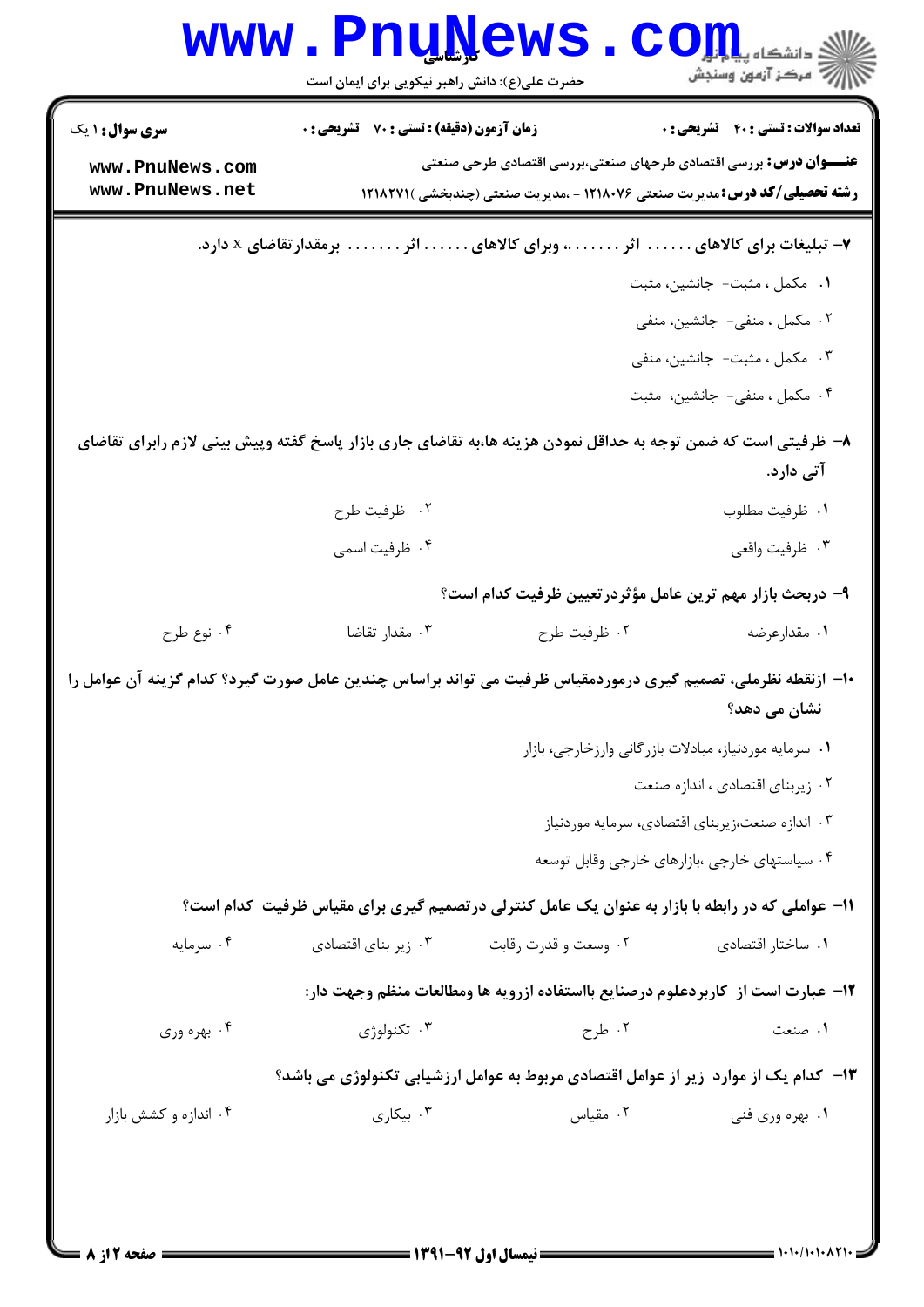## WWW.PnuNews.com است.<br>الله عرکز آزمون وسنڊش

حضرت علی(ع): دانش راهبر نیکویی برای ایمان است

| <b>سری سوال : ۱ یک</b> | <b>زمان آزمون (دقیقه) : تستی : 70 گشریحی : 0</b>                                  | <b>تعداد سوالات : تستی : 40 قشریحی : 0</b>                               |
|------------------------|-----------------------------------------------------------------------------------|--------------------------------------------------------------------------|
| www.PnuNews.com        |                                                                                   | <b>عنـــوان درس:</b> بررسی اقتصادی طرحهای صنعتی،بررسی اقتصادی طرحی صنعتی |
| www.PnuNews.net        | <b>رشته تحصیلی/کد درس:</b> مدیریت صنعتی ۱۲۱۸۰۷۶ - ،مدیریت صنعتی (چندبخشی )۲۱۸۲۷۱۱ |                                                                          |

- ۱۴– تکنولوژی مناسب که برای کشورهای درحال توسعه،می تواند چیزی بین تکنولوژی گران قیمت مدرن وتکنولوژی ارزان قیمت کاربر باشد چه نام دارد وتوسط چه کسی مطرح گردید؟
	- ۰۱ تکنولوژی مدرن شوماخر
	- ۰۲ تکنولوژی میانی <sup>—</sup> شوماخر
	- ۰۳ تکنولوژی ساده توماس
	- ۰۴ تکنولوژی مدرن دراکر
- ۱۵− به کارگیری این گونه تکنولوژی ها نه تنها جایگاهی درنظام تکنولوژی ومنافع ملی ندارد بلکه هدررفتن منابع وفرصتها رانیزدریی دارد.
	- ٠١ تكنولوژي غيرقابل جذب
		- ۰۲ تکنولوژی قابل جذب
			- ۰۳ تکنولوژی ترکیبی
		- ۰۴ تکنولوژی سرمایه بر

۱۶- انواع تکنولوژی برحسب پیچیدگی کدام یک از گزینه های زیر می باشد؟

- ۰۱ تکنولوژی کاربر-سرمایه بر
- ۰۲ تکنولوژی نرم افزار سخت افزار
- ۰۳ تکنولوژي قابل جذب- غيرقابل جذب
	- ۰۴ تکنولوژی وارداتی بومی وسنتی

۱۷– کدام یک ازگزینه های زیر اطلاعاتی ازنیروی انسانی که درموقع مطالعه موقعیت طرح باید بررسی گردند،می باشد؟

- ۰۱ ترکیب سنی ،درجه تخصص،مقررات کار،امکانات رفاهی
- ٢. نوع حرفه يا فن،درجه تخصص ،امكانات آموزشي موجود،مقررات كار
- ۰۳ نوع حرفه یا فن، درجه تخصص ، امکانات آموزشی موجود،میزان عرضه نیروی کار
	- ۰۴ نوع حرفه یا فن، درجه تخصص ، امکانات رفاهی موجود، مقررات کار

۱۸− آب در کدام صنایع ، خصیصه موادخام راداشته وحتی جزیی ازمحصول به حساب می آید؟

| ۰۲ صنایع غذایی ، داروسازی | ۰۱ صنایع غذایی ، پتروشیمی |
|---------------------------|---------------------------|
| ۰۴ صنعت فولاد ، داروسازي  | ۰۲ پتروشیمی، داروسازی     |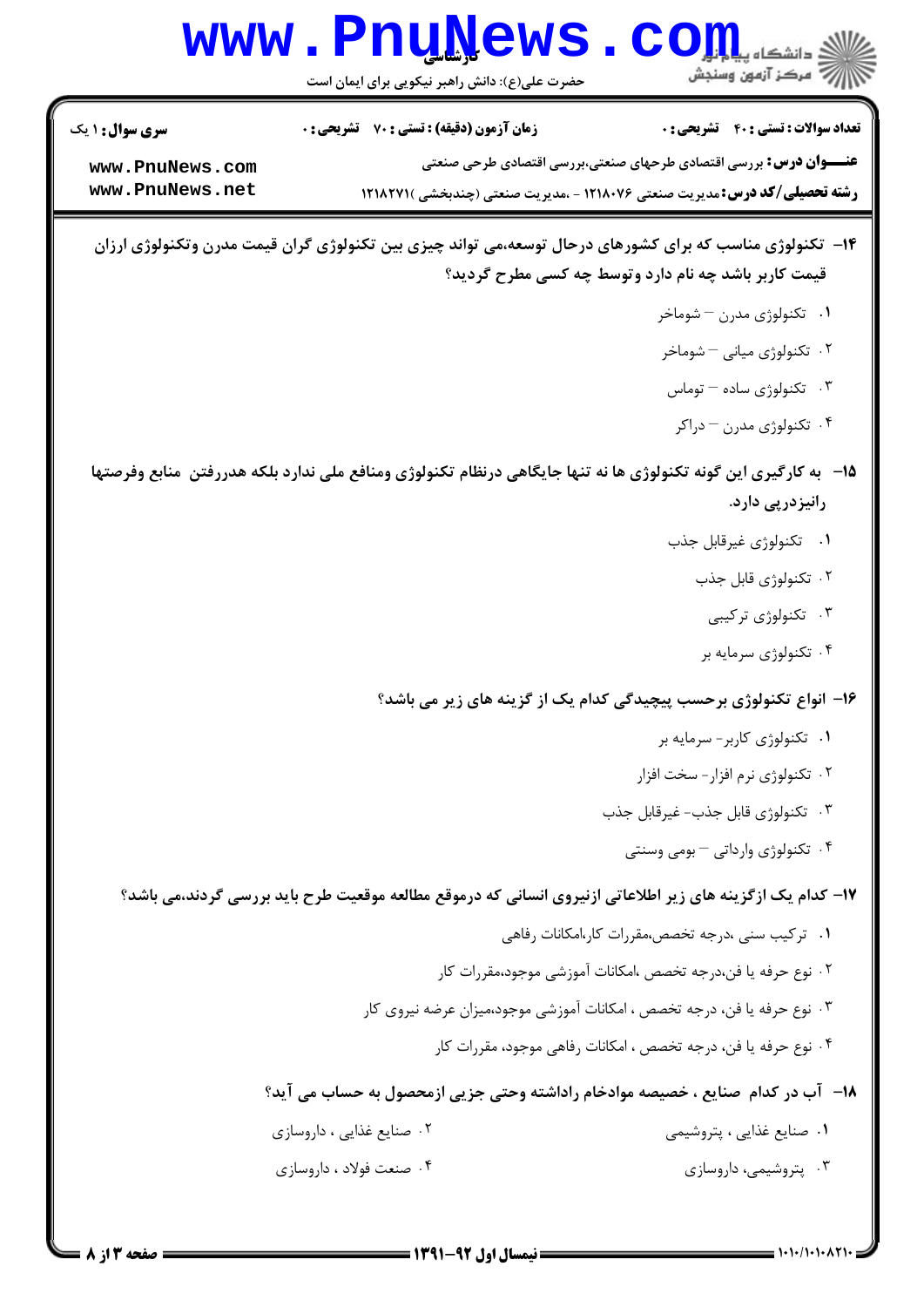|                                    | $\mathbf{W}\mathbf{W}$ , $\mathbf{P}\mathbf{H}$ , $\mathbf{Q}\mathbf{W}\mathbf{S}$ , $\mathbf{C}\mathbf{O}\mathbf{H}$ , $\mathbf{Q}\mathbf{u}$ , $\mathbf{u}$<br>حضرت علی(ع): دانش راهبر نیکویی برای ایمان است |                                                                          |
|------------------------------------|----------------------------------------------------------------------------------------------------------------------------------------------------------------------------------------------------------------|--------------------------------------------------------------------------|
| <b>سری سوال : ۱ یک</b>             | زمان آزمون (دقیقه) : تستی : 70 تشریحی : 0                                                                                                                                                                      | <b>تعداد سوالات : تستی : 40 - تشریحی : 0</b>                             |
| www.PnuNews.com<br>www.PnuNews.net | <b>رشته تحصیلی/کد درس:</b> مدیریت صنعتی ۱۲۱۸۰۷۶ - ،مدیریت صنعتی (چندبخشی ) ۱۲۱۸۲۷۱                                                                                                                             | <b>عنـــوان درس:</b> بررسی اقتصادی طرحهای صنعتی،بررسی اقتصادی طرحی صنعتی |

**DnuNawa** 

**WAZNAZIAZ** 

- ۱۹- درانواع مدلهای جایابی این مدل ورودی های کمی وکیفی راقبول می کند وبرای ارزیابی یک شق موردنظر وهمچنین برای مقايسه شقوق مختلف سودمند ومفيداست؟
	- ۰۲ مدل امتيازدهي وزني ۰۱ مدل مرکز ثقل ۰۴ رگرسیون ۰۳ مدل حمل ونقل
	- ۲۰- شرکتی براساس داده های جدول زیر تصمیم گرفته که فعالیت خود را توسعه دهد وهمزمان دومحل رابررسی می کند. براساس مدل امتیاز دهی وزنی کدام مکان ازشرایط بهتری برخورداراست؟

|           |                           |        | نمره         |
|-----------|---------------------------|--------|--------------|
| عامل      | وزن                       | مکان ۱ | مکان ۲       |
| مواداوليه | $\cdot/\mathfrak{r}\cdot$ | ٨٠     | $\mathsf{L}$ |
| نیروی کار | $\cdot/\prime$            | ۴٠     | ۶.           |
| دستر سے   |                           |        |              |
| به آب     | $\cdot/\mathfrak{r}$ .    | ٧٠     | ۸۰           |
| بازار     | $\cdot/\mathsf{Y}$        | ٨٠     | ۵۰           |
| مالىات    | $\cdot/\prime$            | ۶.     | ٧٠           |

١. مكان ١

 $\mathsf{R} \cdot \mathsf{R}$ . مکان

۰۳ هردومکان شرایط یکسانی دارند.

۴. اطلاعات کافی نیست.

**۲۱**- دربررسی وگزینش شیوه تولید ازمراحل اساسی مهندسی طرح به چه نکاتی باید توجه نمود؟

- ۰۱ نوع مواداولیه،نوع تکنولوژی،آزمایشهای مربوط به محصول
- ۲. خرید زمین ،خریدمصالح وساخت ساختمانهای پیش بینی شده
- ۰۳ نوع مواداولیه ،نوع تکنولوژی،نوع تجهیزات وماشین آلات،مسائل مالی مربوط به شیوه های تولید
	- ۰۴ آزمایش مقاومت مکان موردنظربرای ایجادساختمان،آزمایش لازم برای روش های تولید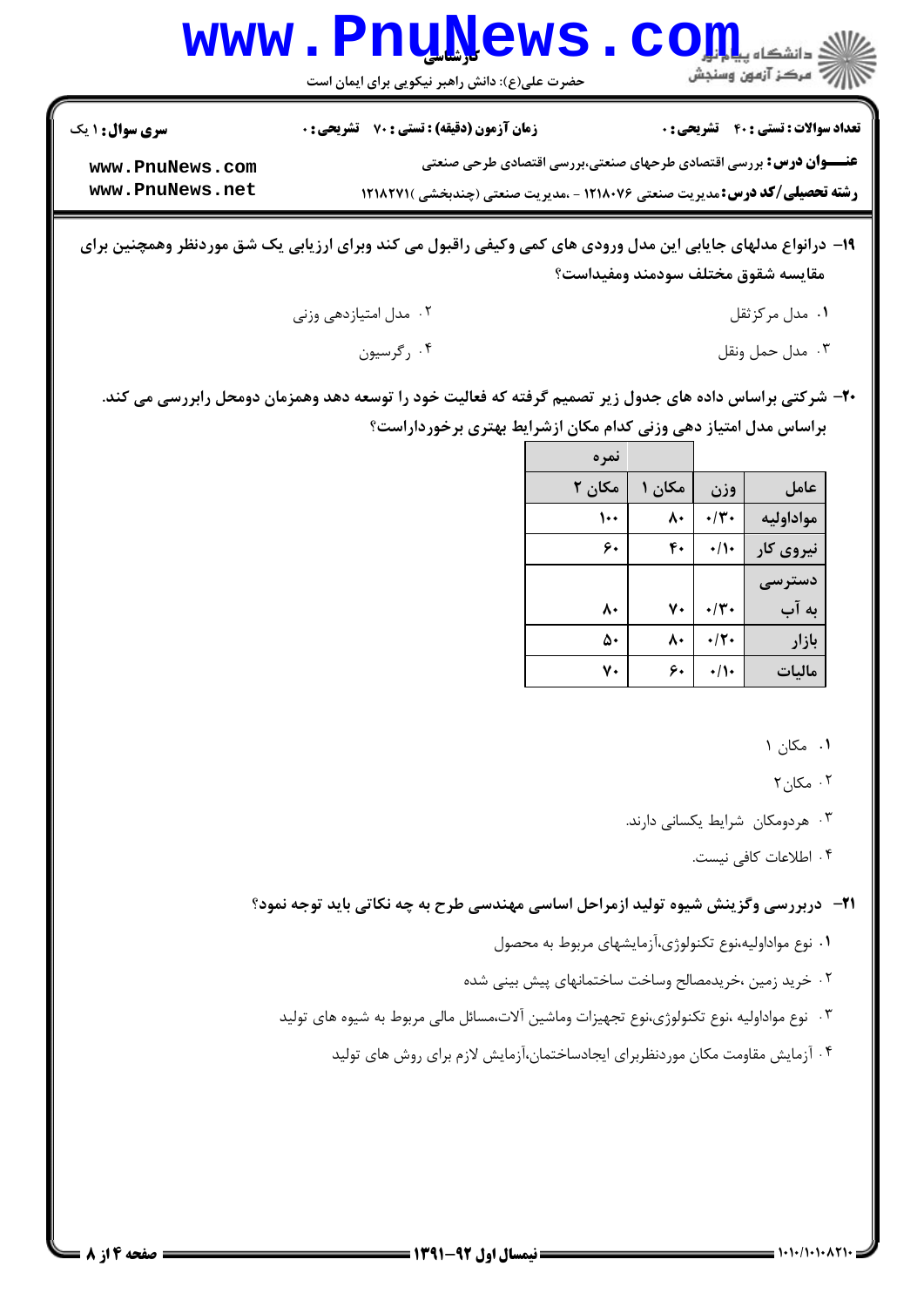# Www.PnuNews.com

حضرت علی(ع): دانش راهبر نیکویی برای ایمان است

**تعداد سوالات : تستي : 40 - تشريحي : 0** 

**سری سوال : ۱ یک زمان آزمون (دقیقه) : تستی : 70 گشریحی: 0** 

**عنـــوان درس:** بررسی اقتصادی طرحهای صنعتی،بررسی اقتصادی طرحی صنعتی

**رشته تحصیلی/کد درس:**مدیریت صنعتی ۱۲۱۸۰۷۶ - ،مدیریت صنعتی (چندبخشی )۲۱۸۲۷۱ **۱** 

www.PnuNews.com www.PnuNews.net

### 7۲- کدام گزینه مراحل مختلف CPM اجرای تکنیک را نشان می دهد؟

- ۰۱ ارزیابی،محاسبه وتنظیم،برآوردزمان،ترسیم شبکه
	- ۰۲ طرح ریزی ،ارزیابی،برآوردزمان محتمل
- ۰۳ ارزیابی،محاسبه وتنظیم،برآوردزمان محتمل،کنترل
	- ۰۴ طرح ریزی،ارزیابی،محاسبه وتنظیم،کنترل

۰۲۳ پروژه ای بامشخصات زیرموجوداست.انحراف معیارفعالیت  $\rm d$  و  $\rm \rm T$  فعالیت  $\rm \it a$  برابر است با ........

| m  | $\mathfrak{a}$ |               | فعاليت        |
|----|----------------|---------------|---------------|
| ۴  |                |               | a             |
| ۱۴ | ۵              | a             | $\mathbf b$   |
| ١٢ |                |               | $\mathcal{C}$ |
| ۵  |                | $\mathcal{C}$ | d             |
|    |                | $\mathcal{C}$ | e             |
| ۱۲ |                | b.d           | f             |
|    |                |               | پیش<br>نیاز   |

 $\Delta - 1$   $\cdot$   $\cdot$  $9 - 1$  $9 - 91.5$  $\Upsilon/\Upsilon = 1/\zeta$ .

**٢۴** - كدام گزينه درست است ؟

٠١ برحسب اينكه مدت انجام هرفعاليت گرايش به سمت زمان خوش بينانه يا بد بينانه داشته باشد،چولگي منحني به چپ يا راست است.

- ۰۲ هرچه میزان انحراف معیاربیشترباشد نشان دهنده آن است که امکان دستیابی به زمان پیش بینی شده(Te)بیشترخواهد بود.
	- ۳.<br>برای انحراف معیارهر فعالیت از فرمول  $\displaystyle \frac{a\!-\!b}{4}$  استفاده می شود .
	- ۰۴<br>برای محاسبه واریانس هر فعالیت از فرمول  $\displaystyle\frac{a\!-\!b}{6}$  استفاده می شود .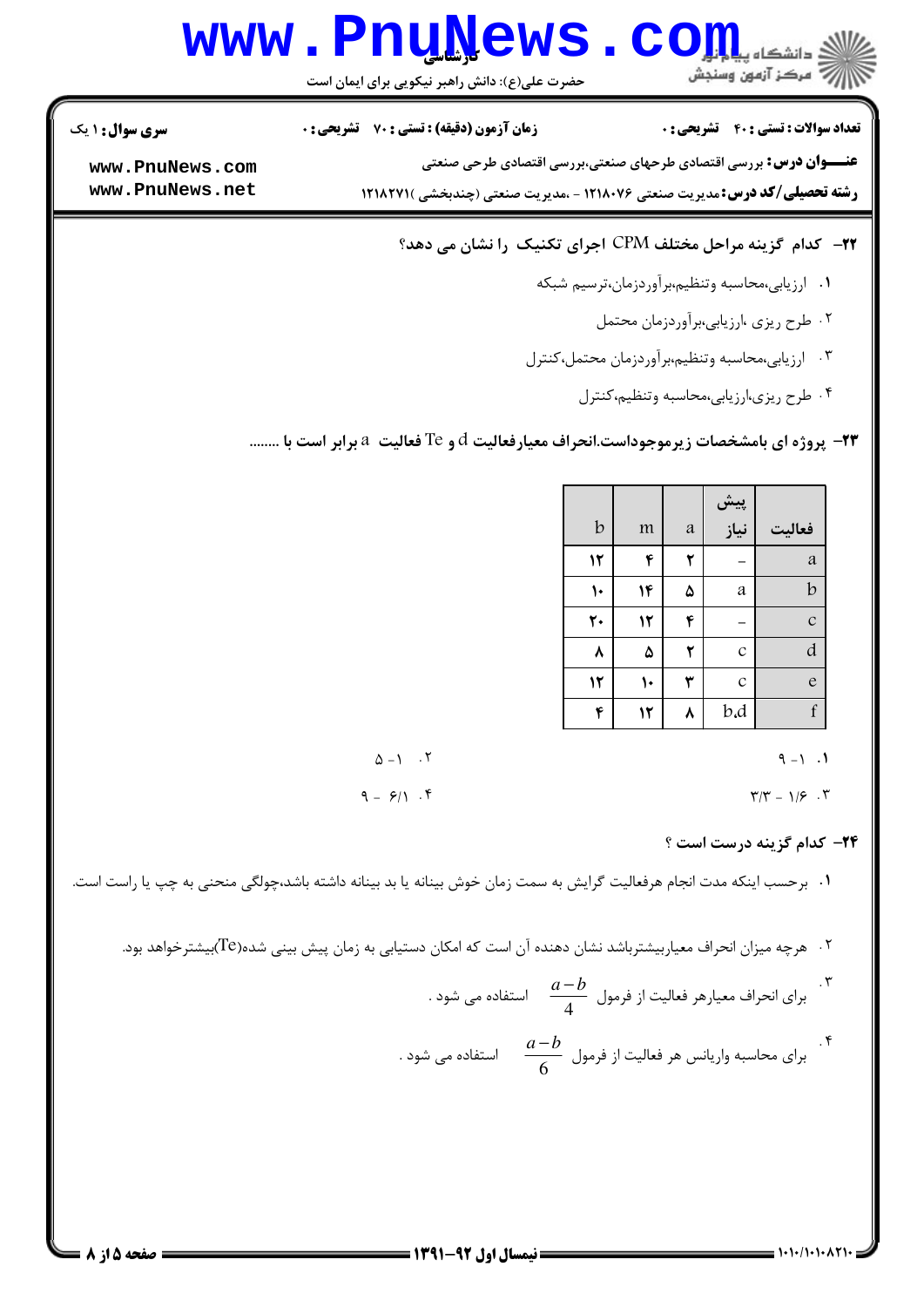## WWW.PnuNews.com

حضرت علی(ع): دانش راهبر نیکویی برای ایمان است

| <b>سری سوال : ۱ یک</b> | <b>زمان آزمون (دقیقه) : تستی : 70 گشریحی : 0</b>                                  | <b>تعداد سوالات : تستی : 40 قشریحی : 0</b>                               |
|------------------------|-----------------------------------------------------------------------------------|--------------------------------------------------------------------------|
| www.PnuNews.com        |                                                                                   | <b>عنـــوان درس:</b> بررسی اقتصادی طرحهای صنعتی،بررسی اقتصادی طرحی صنعتی |
| www.PnuNews.net        | <b>رشته تحصیلی/کد درس:</b> مدیریت صنعتی ۱۲۱۸۰۷۶ - ،مدیریت صنعتی (چندبخشی )۲۲۱۸۲۷۱ |                                                                          |

- ۲۵- عبارت است از کلیه مخارج وهزینه های که طی دوره آزمایشی وآماده سازی تا آغاز مرحله بهره برداری رضایت بخش صرف گر دد.
	- ٠١. هزينه تـأسيسات صنعتى
		- ۰۲ هزینه دوره راه اندازی
	- ۰۳ هزینه ساختمان، تأسیسات مربوطه ومحوطه سازی
		- ۴. هزينه تحقيق،آزمايش ومطالعات اوليه

#### ۲۶- وجوه موردنیاز برای طرح ،به طورکلی از دو منبع فراهم می شوند.گزینه درست را انتخاب کنید.

- ٠١. منابع داخلي ، موجودي نقد
	- ۰۲ منابع داخلي و خارجي
	- ۰۳ فروش سهام ، اخذ وام
	- ۰۴ مطالبات تجارى،اخذ وام

#### ۲۷- گرفتن وام برای طرحی سودمند تر خواهد بود در صورتی که نسبت درصدچگونه باشد؟

- ٠١ سود سرمايه گذاري طرح بيشتر از نرخ بهره وام باشد.
	- ۰۲ نرخ بهره وام بیشتر از سود سرمایه گذاری باشد.
- ۰۳ سود سرمایه گذاری طرح کمتر ازنرخ بهره وام باشد.
- ۰۴ نرخ بهره وام کمتر یا مساوی سود سرمایه گذاری باشد.

#### ۲۸– مجموعه منابعی ازقبیل سود ویژه واستهلاک داراییهای ثابت را چه می گویند؟

- ٠٢ منابع خارجي ٠١. منابع داخلي
	- ۰۴ وام $\cdot$ ۰۳ منابع بودجه ای متغیر طرح

#### ۲۹- فوریت ودوره بازگشت شامل کدام یک ازمعیارهای ارزشیابی پروژه هاست؟

- ٠١ معيارهاي غير تنزيلي ، تنزيلي
	- ۰۲ معیارهای تنزیلی، تنزیلی
- ۰۳ معیارهای غیر تنزیلی، غیر تنزیلی
	- ۰۴ معیارهای تنزیلی ،غیرتنزیلی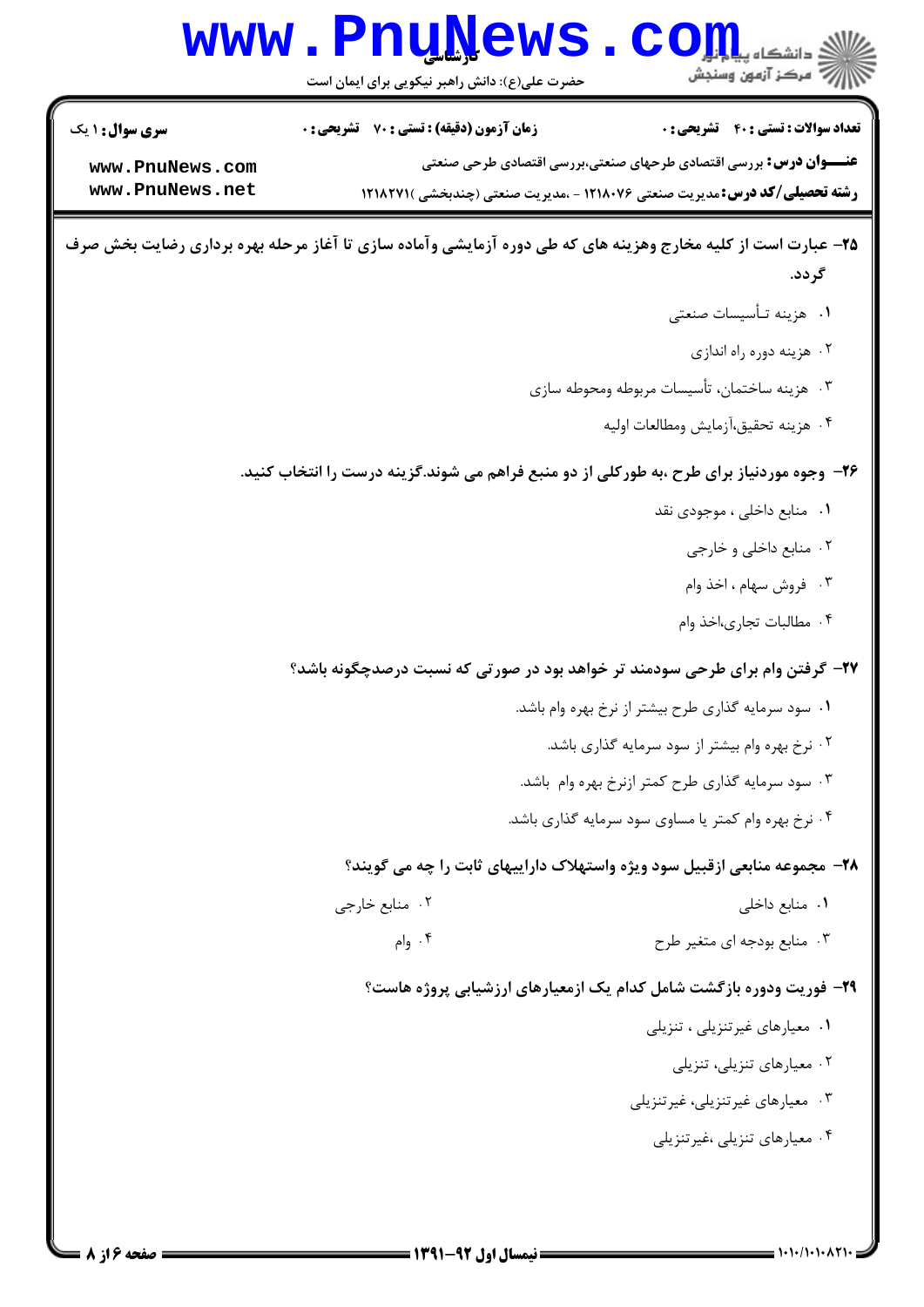|                                                          | <b>www.PnuNews</b><br>حضرت علی(ع): دانش راهبر نیکویی برای ایمان است                                                               |  |                    |                             | $CO_{\rm 211}^{\rm 211}$ $\approx$<br>أأأأ مركز آزمون وسنجش                                                                                                           |  |
|----------------------------------------------------------|-----------------------------------------------------------------------------------------------------------------------------------|--|--------------------|-----------------------------|-----------------------------------------------------------------------------------------------------------------------------------------------------------------------|--|
| <b>سری سوال : ۱ یک</b>                                   | <b>زمان آزمون (دقیقه) : تستی : 70 ٪ تشریحی : 0</b>                                                                                |  |                    |                             | <b>تعداد سوالات : تستی : 40 قشریحی : 0</b>                                                                                                                            |  |
| www.PnuNews.com<br>www.PnuNews.net                       |                                                                                                                                   |  |                    |                             | <b>عنـــوان درس:</b> بررسی اقتصادی طرحهای صنعتی،بررسی اقتصادی طرحی صنعتی<br><b>رشته تحصیلی/کد درس:</b> مدیریت صنعتی ۱۲۱۸۰۷۶ - ،مدیریت صنعتی (چندبخشی )۲۱۸۲۷۱ <b>۱</b> |  |
|                                                          | ۳۰ - باتوجه به اطلاعت زیر،دوره برگشت سرمایه گذاری ماشین $a$ و $b$ به ترتیب برابر با چند است $\cdot$<br>ما شین<br>ما شین<br>ما شین |  |                    |                             |                                                                                                                                                                       |  |
|                                                          |                                                                                                                                   |  | B                  | $\bf{A}$                    |                                                                                                                                                                       |  |
|                                                          |                                                                                                                                   |  | $F \cdots$         | 10                          | سرمايه اوليه                                                                                                                                                          |  |
|                                                          |                                                                                                                                   |  | ۴۵۰                | ٢۵٠                         | عايدي سالانه                                                                                                                                                          |  |
|                                                          |                                                                                                                                   |  | $\mathbf{\hat{z}}$ | $\mathsf{r}\cdot\mathsf{r}$ | ارزش اسقاط<br>درپایان عمرمفید                                                                                                                                         |  |
| ۰۴ مسال- ۶/۶ سال                                         | ۰۳ ه سال- ۸/۸ سال                                                                                                                 |  | ۰۲ ۶ سال- ۸/۸ سال  |                             | ۰۱ ۶ سال- ۷/۵ سال                                                                                                                                                     |  |
|                                                          |                                                                                                                                   |  |                    |                             | <b>۳۱</b> مزایای نرخ بازده حسابداری کدام است؟                                                                                                                         |  |
|                                                          | ۰۲ ارزش زمانی پول رادرنظرنمی گیرد.                                                                                                |  |                    |                             | ٠١ براساس جريانهاى نقدى است.                                                                                                                                          |  |
|                                                          | ۰۴ محاسبه آن ساده است.                                                                                                            |  |                    |                             | ۰۳ براساس اطلاعات سودحسابداری است                                                                                                                                     |  |
|                                                          |                                                                                                                                   |  |                    |                             | <b>۳۲</b> - درمعیار نسبت هزینه –منفعت چه زمانی پروژه ای قبول می شود؟                                                                                                  |  |
|                                                          | $BCR = 1$ $\downarrow$ $NBCR > 0$ $\cdot$ $\cdot$                                                                                 |  |                    |                             | $NBCR \leq 0$ <sub>L</sub> $BCR = 1$<br>$\overline{\phantom{a}}$ .                                                                                                    |  |
| $NBCR = 0$ $BCR = 1$ .<br>$NBCR \succ 0$ $BCR \succ 1$ . |                                                                                                                                   |  |                    |                             |                                                                                                                                                                       |  |
|                                                          |                                                                                                                                   |  |                    |                             | ۳۳- درانتخاب محل اجرای طرح ،وجود زمین از چه جهاتی دارای اهمیت می باشد؟                                                                                                |  |
|                                                          |                                                                                                                                   |  |                    |                             | ٠١. تابش خورشيد                                                                                                                                                       |  |
|                                                          |                                                                                                                                   |  |                    |                             | ٠٢ سيل و زلزله                                                                                                                                                        |  |
|                                                          |                                                                                                                                   |  |                    |                             | ۰۳ شرایط فنی ازقبیل مقاومت زمین                                                                                                                                       |  |
|                                                          |                                                                                                                                   |  |                    |                             | ۰۴ وزش باد                                                                                                                                                            |  |
|                                                          |                                                                                                                                   |  |                    |                             | ۳۴– تفاوت نسبت جاری وآنی را می توان ازنسبت به اندازه گرفت.                                                                                                            |  |
|                                                          |                                                                                                                                   |  |                    |                             | ٠١ موجوديهاى جنسى ،داراييهاى جارى                                                                                                                                     |  |
|                                                          |                                                                                                                                   |  |                    |                             | ۰۲ موجودیهای جنسی ،بدهیهای جاری                                                                                                                                       |  |
|                                                          |                                                                                                                                   |  |                    |                             | ۰۳ بدهیهای جاری، موجودیهای جنسی                                                                                                                                       |  |
|                                                          |                                                                                                                                   |  |                    |                             | ۰۴ داراییهای جاری ، موجودیهای جنسی                                                                                                                                    |  |
|                                                          |                                                                                                                                   |  |                    |                             |                                                                                                                                                                       |  |